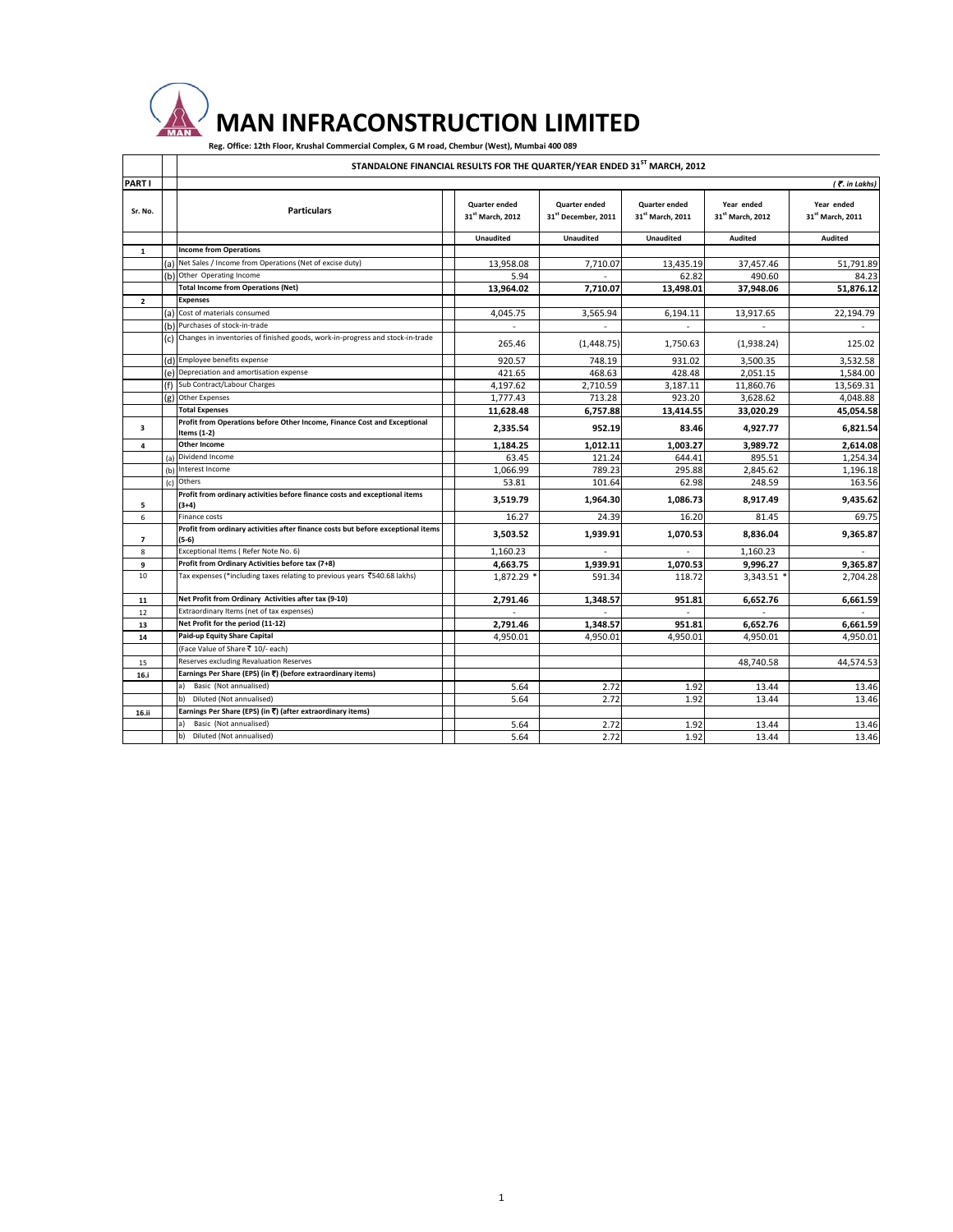| <b>PART II</b> |                                                                                            |                          |                          |            |                          |            |
|----------------|--------------------------------------------------------------------------------------------|--------------------------|--------------------------|------------|--------------------------|------------|
|                | PARTICULARS OF SHAREHOLDING                                                                |                          |                          |            |                          |            |
|                | <b>Public Shareholding</b>                                                                 |                          |                          |            |                          |            |
|                | Number of shares                                                                           | 16,554,514               | 16,944,047               | 17,181,479 | 16,554,514               | 17,181,479 |
|                | Percentage of shareholding                                                                 | 33.44%                   | 34.23%                   | 34.71%     | 33.44%                   | 34.71%     |
| $\overline{2}$ | Promoters and Promoter Group Shareholding                                                  |                          |                          |            |                          |            |
|                | Pledged / Encumbered                                                                       |                          |                          |            |                          |            |
|                | Number of shares                                                                           | $\overline{\phantom{a}}$ | $\overline{\phantom{a}}$ | ٠          | $\overline{\phantom{a}}$ |            |
|                | Percentage of shares (as a % of the total share holding of<br>promoter and promoter group) |                          | $\overline{\phantom{a}}$ |            | ۰                        |            |
|                | Percentage of shares (as a % of the total share capital of the<br>Company)                 |                          |                          |            |                          |            |
|                | Non-encumbered                                                                             |                          |                          |            |                          |            |
|                | Number of shares                                                                           | 32,945,540               | 32,556,007               | 32,318,575 | 32,945,540               | 32,318,575 |
|                | Percentage of shares (as a % of the total share holding of promoter                        |                          |                          |            |                          |            |
|                | and promoter group)                                                                        | 100.00%                  | 100.00%                  | 100.00%    | 100.00%                  | 100.00%    |
|                | Percentage of shares (as a % of the total share capital of the                             |                          |                          |            |                          |            |
|                | Company)                                                                                   | 66.56%                   | 65.77%                   | 65.29%     | 66.56%                   | 65.29%     |

|   | <b>Particulars</b>                             | Quarter ended 31st |
|---|------------------------------------------------|--------------------|
|   |                                                | March 2012         |
| B | <b>INVESTOR COMPLAINTS</b>                     |                    |
|   | Pending at the beginning of the quarter        | <b>NIL</b>         |
|   | Received during the quarter                    |                    |
|   | Disposed of during the quarter                 |                    |
|   | Remaining unresolved at the end of the quarter | NIL                |

**Notes:**

- **1** The above results have been audited by the Statutory Auditors and have been reviewed by the Audit Committee and approved by the Board of Directors at their respective Meetings held on 28th May, 2012.
- **2** The Board of Directors have recommended a final dividend of ₹4.5 per equity share for the financial year 2011-12. The payment is subject to approval of shareholders in ensuing Annual General Meeting.
- **3 ●** On 3rd April 2012, Man Chandak Developers Private Limited( MCDPL) a subsidiary of the Company, made fresh issue of equity shares resulting in reduction of the equity holding of the Company to 45%. Thus MCDPL ceased to be a subsidiary of the Company w.e.f. 3rd April 2012
	- **●** On 17th May 2012, the Company transferred 1% of the total equity in Manaj Tollway Private Limited(MTPL), a subsidiary of the Company to Manaj Infraconstruction Limited, which is also a subsidiary of the Company.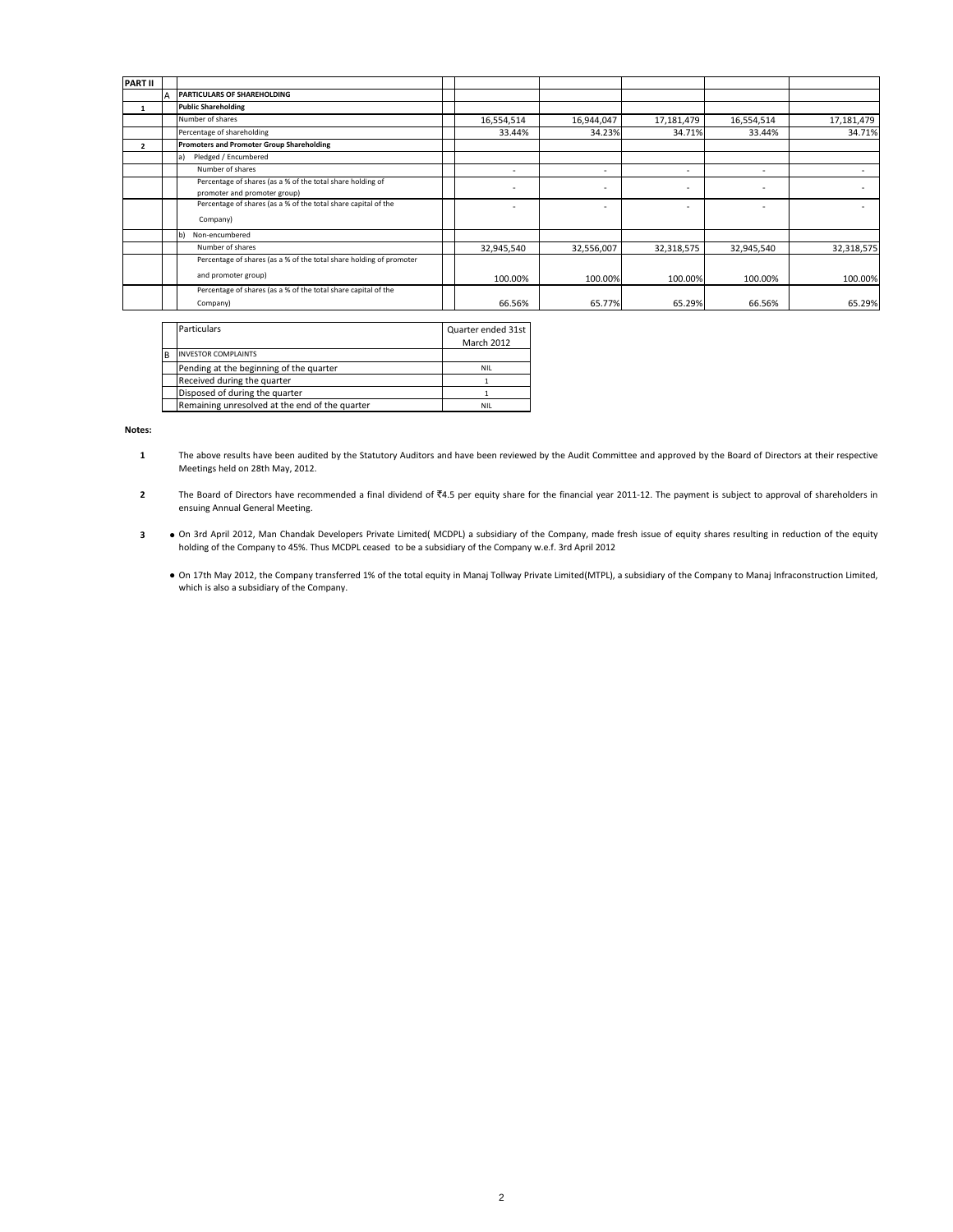- **4** In accordance with the provisions of Accounting Standard 17, the Company has only one reportable primary segment, namely, "Construction/Project activities". Hence, segment wise reporting is not applicable.
- **5** The position of IPO proceeds and utilisation thereof vis-a-vis the 'Objects of Issue' as stated in the Prospectus and as per shareholders resolution dated 27th September, 2011, is as follows:

|                                       | (Amount in ₹ Lakhs)      |
|---------------------------------------|--------------------------|
| Funds raised through IPO:             | 14,175.51                |
| IPO expenses:                         | 848.84                   |
| Net proceeds through IPO:             | 13,326.67                |
| Utilisation of Net IPO Proceeds:<br>٠ | 13,326.67                |
| <b>Balance funds unutilised:</b>      | $\overline{\phantom{0}}$ |

- 6 The Exceptional item of  $\bar{\tau}$  1,160.23 lakhs relates to the proceedings under section 132 of the Income Tax Act, 1961 initiated by the Income Tax Authorities in January, 2012. The same arises due to the accounting effect (net of expenses) given to the statements made during the course of such proceedings, which relate both to the current and the previous years. The tax payable on such income resulting therefrom has been provided for in the accounts. The final assessments are in progress. The Auditors have also mentioned this item in their report.
- 7 Figures of the quarter ended March 31,2012 and March 31,2011 are the balancing figures between audited figures in respect of the full financial year and published year to date figures up to the third quarter of the relevant financial year.
- 8 Previous period/year figures have been regrouped/ reclassified wherever considered in view of Notification No. SO 447 (E), dated 28<sup>th</sup> February 2011, w.e.f. 1<sup>st</sup> April 2011 (amended by Notification No SO 653 (E), dated 30<sup>th</sup> March,2011) wherein Financial Statements have to be prepared and presented as per the new Schedule VI of the Companies Act, 1956 for the financial year commencing on or after  $1<sup>st</sup>$  April 2011.